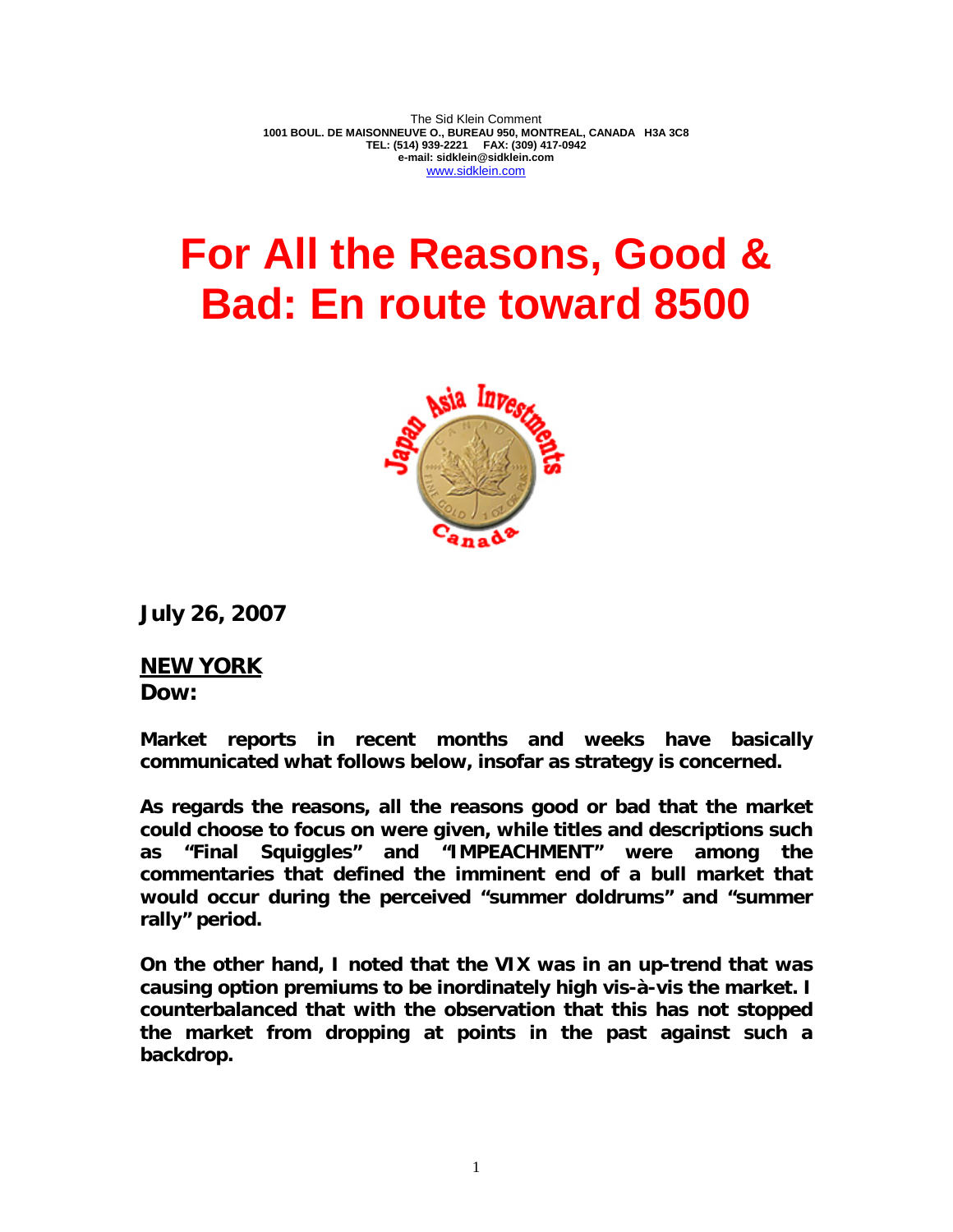**The upshot and recent conclusion was that short term puts should be held in case a full scale downside blow-out were to get going. The conclusion also held that another portion of one's powder should be kept dry, in case option premiums (implied and historical volatilities) would come into line as they have most of the time in the past. Holding product that benefits from a drop in the market on a 2-to-1 basis could also qualify as the partial position, if not a small short term put position, which would be highly levered in the event of a smash.** 

**In one sense, it has been correct to not be 100% short, as recent option prices' action (see last letter) indicates poor performance relative to the size and speed of this market decline. Why? Because premiums were already pricing-in part of this collapse, which isn't ANYWHERE near complete.** 

**But there is something worth noting regarding the VIX. Perhaps the Volatility Index will be well out in front of and leading the market lower (not just bottoming in advance), now that it trades as a distinct product.** 

**This is like put premiums mushrooming in advance of a collapse, as hedge funds and pension funds drive up put option premiums as delta hedges are put in place, in anticipation of their own trashing of the market. Delta hedges create a situation where portfolios profit more from the hedges than the losses being incurred on the underlying securities being hedged!** 

**For this reason, intermediate term put prices are not far off their lows, given what is underway, in that they have not even surpassed recent short term highs that were made at lower stock market levels.** 

**So, for those who do have powder dry for intermediate term puts, the opportunity may yet appear to go 100% short (long puts). Otherwise, short-term puts are en route to reminding everyone of 1987.** 

## **Sid Klein**

**LEGAL NOTICE: This market letter is the work product and intellectual property of Mr. Sidney Klein. It arises out of his training and profession as an international expert on financial equities. It is a private correspondence from Mr. Klein to his subscribers. Any person who copies or otherwise disseminates this letter becomes subject to international criminal and/or civil prosecution under the Universal Copyright Convention and the Berne**